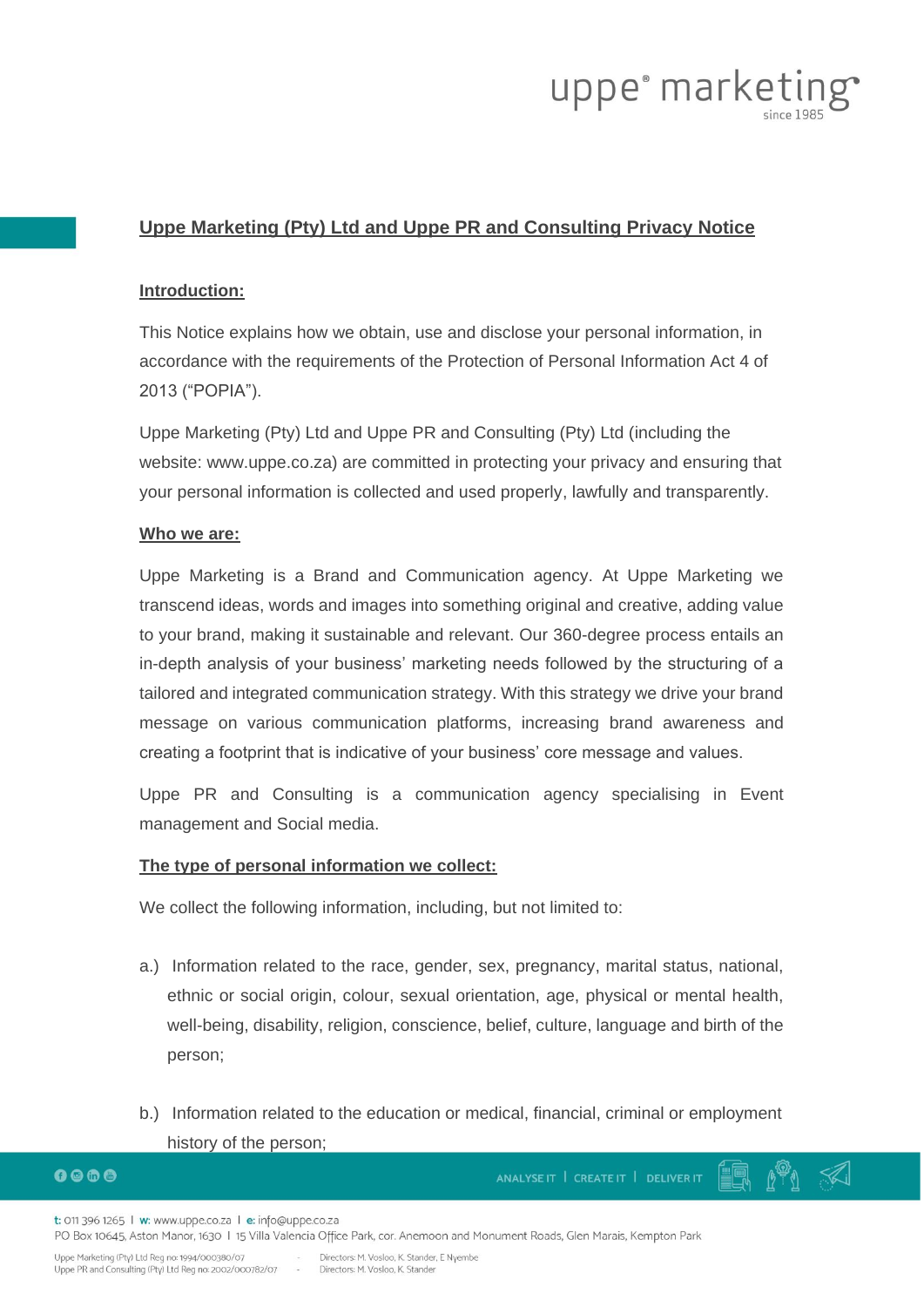

- c.) Any identifying number, symbol, e-mail address, physical address, telephone number, location information, online identifier, or other particular assignment to the person;
- d.) The access control information of the person;
- e.) The personal opinions, views or preferences of the person;
- f.) Correspondence sent by the person that is implicitly or explicitly of a private or confidential nature or further correspondence that would reveal the contents of the original correspondence;
- g.) The views or opinions of another individual about the person;
- h.) The name of the person if it appears with other personal information relating to the person or if the disclosure of the name itself would reveal information about the person.

# **Information you provide us:**

- Directly from you;
- Based on your use of our products, services;
- Based on how you engage or interact with us, such as on social media, and through e-mails, letters and telephone calls;
- Use of our website.

We collect and process your personal information mainly to contact you for the purposes of understanding your requirements and delivering services accordingly. For this purpose, we will collect contact details including your name and organisation.

We collect information directly from you where you provide us with your personal details. Where possible, we will inform you what information you are required to provide us and what information is optional.

# $0<sub>0</sub>$

ANALYSE IT | CREATE IT | DELIVER IT

t: 011 396 1265 | w: www.uppe.co.za | e: info@uppe.co.za

PO Box 10645, Aston Manor, 1630 | 15 Villa Valencia Office Park, cor. Anemoon and Monument Roads, Glen Marais, Kempton Park

Uppe Marketing (Pty) Ltd Reg no: 1994/000380/07 Uppe PR and Consulting (Pty) Ltd Reg no: 2002/000782/07

Directors: M. Vosloo, K. Stander, E Nyembe Directors: M. Vosloo, K. Stander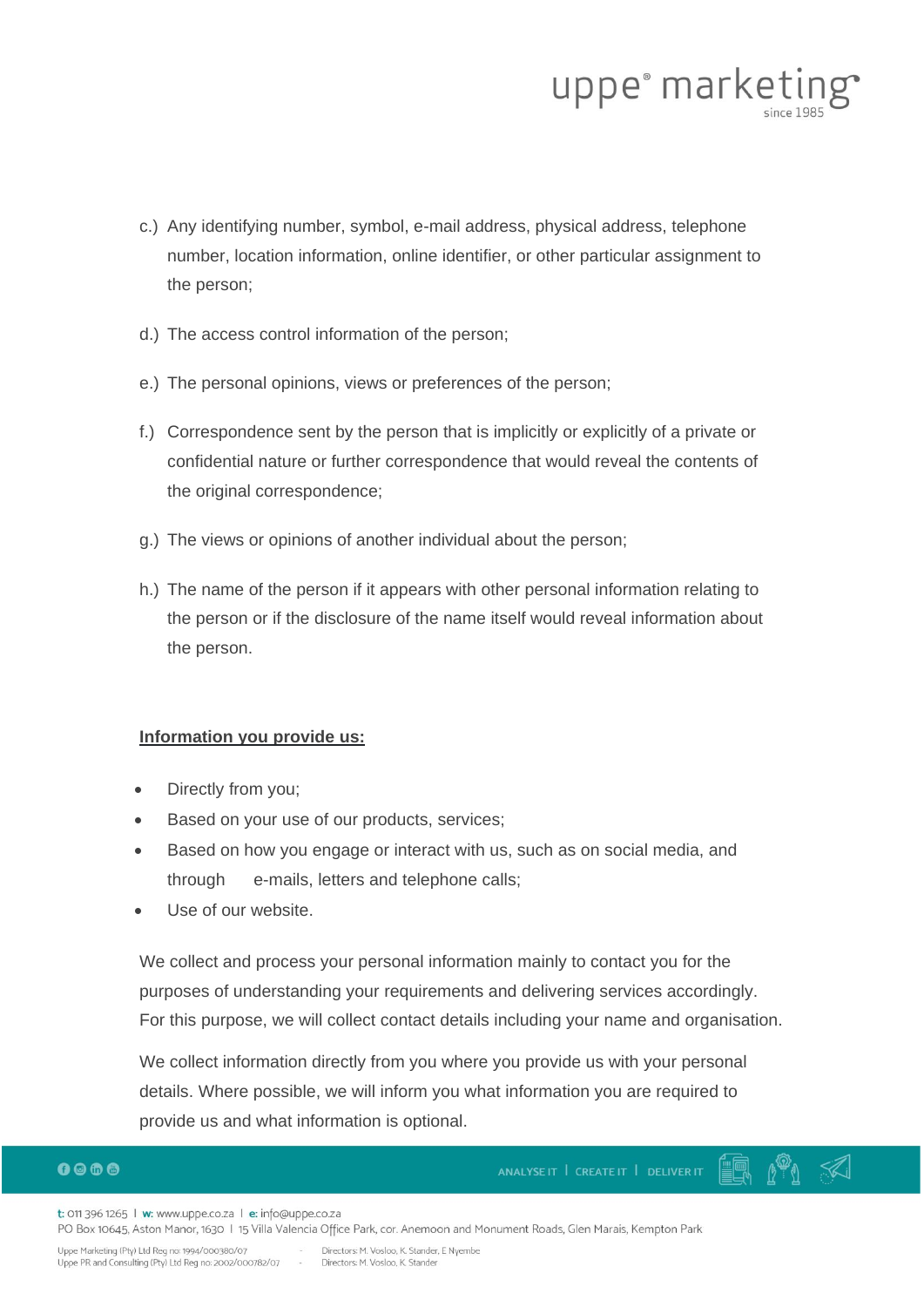

Website usage information may be collected using "cookies" which allows us to collect standard internet visitor usage information.

## **How we get the personal information and what we use it for:**

Most of the personal information we process is provided to us directly by you for one of the following reasons:

We will use your personal information only for the purposes it was collected for and agreed to by both parties. In addition, where necessary, your information may be retained for legal or user experience optimisation purposes, enabling us to provide you with an enhanced marketing experience at Uppe Marketing and Uppe PR and Consulting.

# **Contact information is gathered:**

- To confirm and verify your identity or to verify that you are an authorised user for security purposes;
- For the detection and prevention of fraud, crime, money laundering or other malpractice;
- To conduct market or customer satisfaction research or for statistical analysis;
- For audit and record keeping purposes;
- In connection with legal proceedings.

# **We use the information you give us in order to:**

- Render the required creative and branding solutions
- Social media engagement which allows us to build online awareness about your company and your products.

# **We may share this information with:**

A third-party service provider or Responsible Party, whose services or products Uppe Marketing elects to use.

We have agreements in place to ensure that they comply with the privacy requirements as required by the Protection of Personal Information Act.

# $0<sub>0</sub>$

ANALYSE IT | CREATE IT | DELIVER IT

t: 011 396 1265 | w: www.uppe.co.za | e: info@uppe.co.za

PO Box 10645, Aston Manor, 1630 | 15 Villa Valencia Office Park, cor. Anemoon and Monument Roads, Glen Marais, Kempton Park

Uppe Marketing (Pty) Ltd Reg no: 1994/000380/07 Uppe PR and Consulting (Pty) Ltd Reg no: 2002/000782/07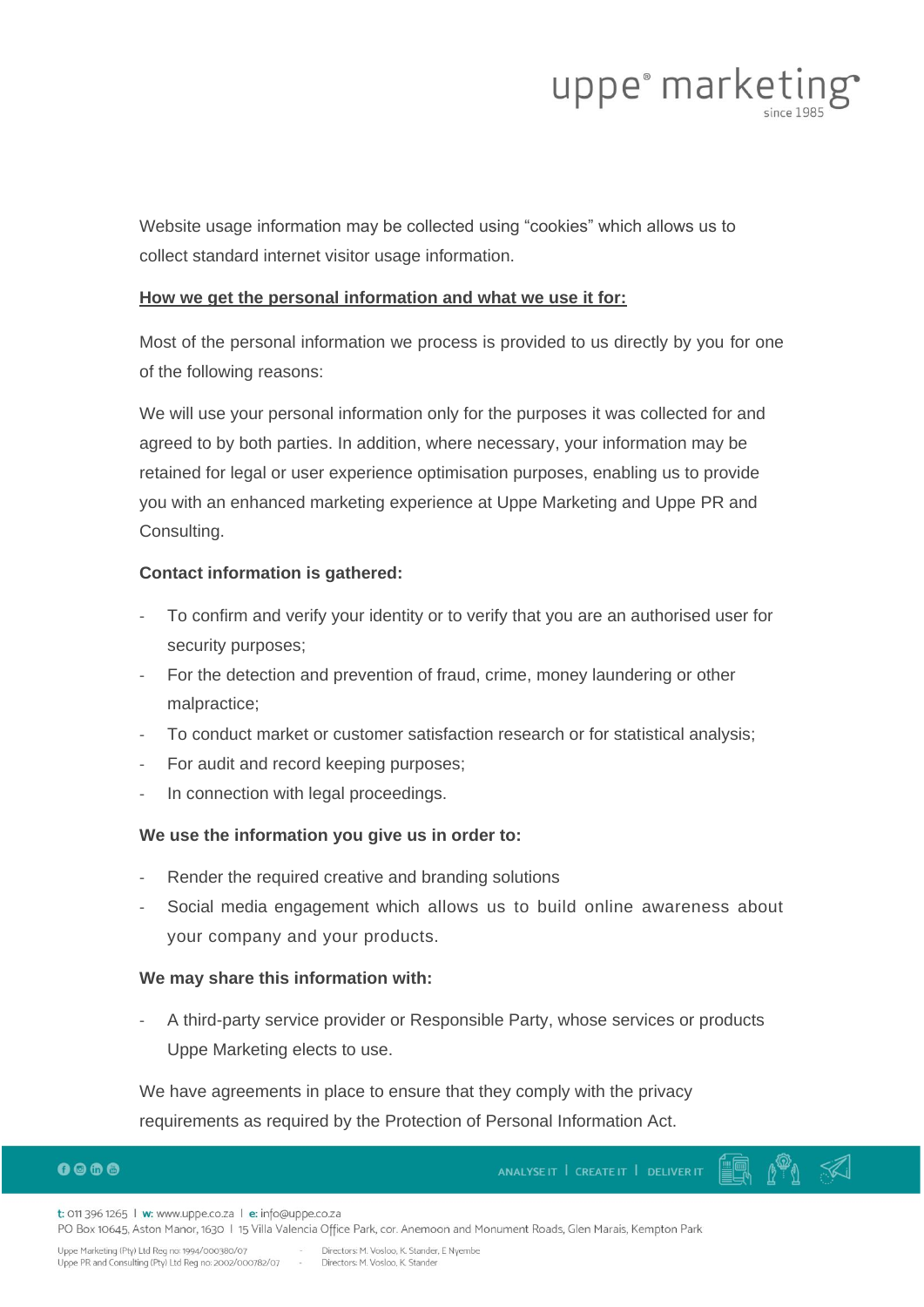

#### **We may also disclose your information:**

- Where we have a duty or a right to disclose in terms of law or industry codes;
- Where we believe it is necessary to protect our rights.

#### **Collection of information by "Cookies"**

You are aware that information and data is automatically collected through the standard operation of the internet servers and through the use of "cookies." "Cookies" are small text files a website can use to recognise repeat users, facilitate the user's ongoing access to and use of the website and allow a website to track usage behaviour and compile aggregate data that will allow content improvements and targeted advertising. Cookies are not programs that come onto your system and damage files. Generally, cookies work by assigning a unique number to you that has no meaning outside the assigning site. If you do not want information collected through the use of cookies, there is a simple procedure in most browsers that allows you to deny or accept the cookie feature; however, you should note that cookies may be necessary to provide you with certain features (e.g., customised delivery of information) available on our websites.

#### **When will we process your personal information:**

In terms of the Protection of Personal Information Act (POPIA), the justification ground which we base our processing on, consists of the following:

- The data subject or a competent person where the data subject is a child **consents** to the processing. Kindly note that you have the right to withdraw your consent;
- The processing is **necessary** to carry out actions for the conclusion or performance of a contract to which the data subject is a party;
- The processing complies with an **obligation** imposed by law on the business;
- The processing protects a **legitimate** interest of the data subject;

# $0<sub>0</sub>$

ANALYSE IT | CREATE IT | DELIVER IT

t: 011 396 1265 | w: www.uppe.co.za | e: info@uppe.co.za PO Box 10645, Aston Manor, 1630 | 15 Villa Valencia Office Park, cor. Anemoon and Monument Roads, Glen Marais, Kempton Park

Uppe Marketing (Pty) Ltd Reg no: 1994/000380/07 Uppe PR and Consulting (Pty) Ltd Reg no: 2002/000782/07 Directors: M. Vosloo, K. Stander, E Nyembe

Directors: M. Vosloo, K. Stander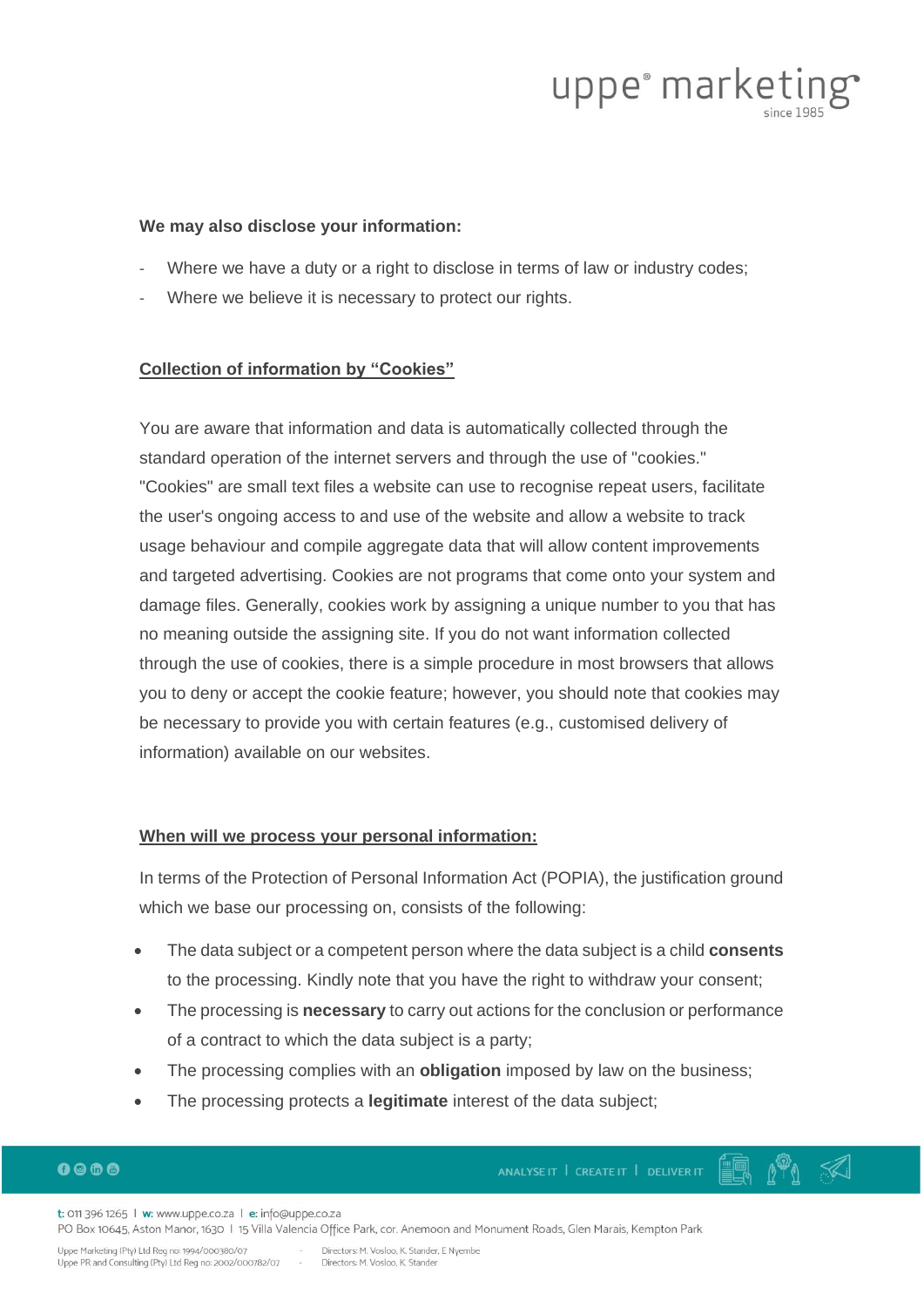

- The processing is necessary for the proper performance of a **public law** duty by the business;
- The processing is necessary for pursuing the legitimate **interests** of the business or of a third party to whom the information is supplied.

## **How we store your personal information:**

Your information is securely stored:

## **HARD COPIES**

All hard copies containing Personal Information is stored at our office in Kempton Park. We keep your information for as long as the Personal Information therein is in use or due to internal auditing requirements.

# **ELECTRONIC COPIES**

Personal Information, whether held by the Company or a Designated Employee or Responsible Party, is electronically stored on the Company's or a Responsible Party's internal information system.

Our internal information system have reasonable technical and organisational measures to prevent:

- Loss of, or damage to or unauthorised destruction of any Personal Information;
- The unlawful access to or processing of Personal Information;
- In order to give effect to this, the Company or approved service provider must take reasonable measures to:
- Identify all reasonable internal and external risk to Personal Information in its possession or under its control;
- Establish and maintain appropriate safeguards against the identified risks;
- Regularly verify that the safeguards are effectively implemented; and
- Ensure that the safeguards are continually updated in response to new risks or deficiencies in previously implemented safeguards.

# $0<sub>0</sub>0<sub>0</sub>$

ANALYSE IT | CREATE IT | DELIVER IT

t: 011 396 1265 | w: www.uppe.co.za | e: info@uppe.co.za

PO Box 10645, Aston Manor, 1630 | 15 Villa Valencia Office Park, cor. Anemoon and Monument Roads, Glen Marais, Kempton Park

Uppe Marketing (Pty) Ltd Reg no: 1994/000380/07 Uppe PR and Consulting (Pty) Ltd Reg no: 2002/000782/07

Directors: M. Vosloo, K. Stander, E Nyembe Directors: M. Vosloo, K. Stander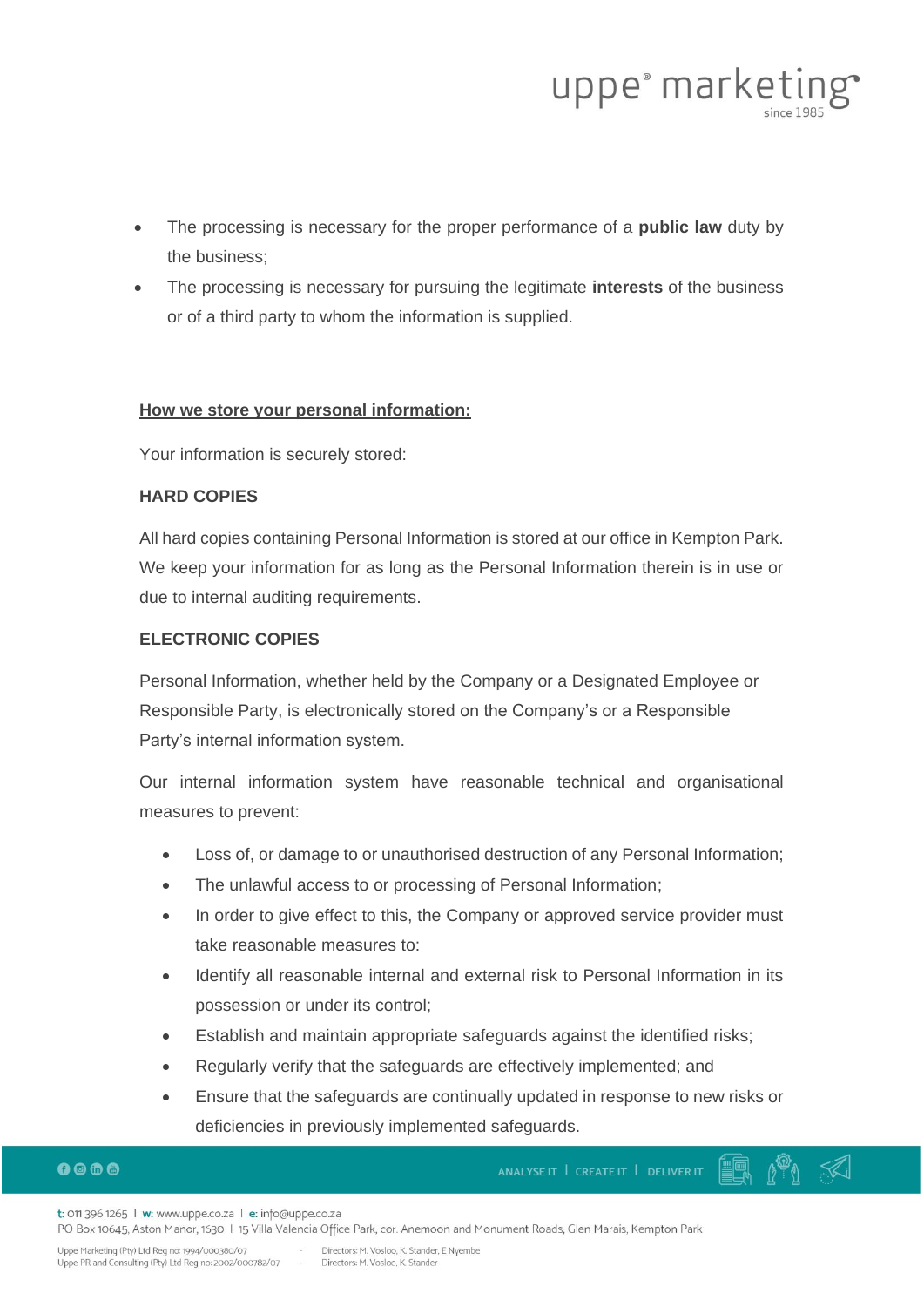

We keep your information for the duration our Data Retention Policy requires. We will then dispose of your information as per our Data Destruction Policy.

## **Your data protection rights:**

- You are entitled to access your personal data by sending a written request to our Information Officer (whom will attend to requests and administer the requests). We may charge you a fee for this service as set out in terms of Condition 8 of POPIA.
- You may also request Uppe Marketing or Uppe PR and Consulting to correct or supplement any of your personal data which we will undertake as soon as practicable.
- Request the destruction of your personal data. Our Information Officer will consider your request in light of any other laws or regulations prohibiting Uppe Marketing and Uppe PR and Consulting from destroying your personal data.

You are not required to pay any charge for exercising your rights. When you make a request, we have one month to respond.

Please contact our Information Officer if you wish to make a request.

# **Contact details:**

#### **Information Officer**

**Uppe Marketing (Pty) Ltd**

Name: Clara Olivier Address: 15 Villa Valencia, 2 Anemoon Road, Glen Marais, Kempton Park Phone Number: 083 707 9042 E-mail: [clara@uppe.co.za](mailto:clara@uppe.co.za)

# $0<sub>0</sub>0<sub>0</sub>$

 $\mathbb{R}^{\mathbb{Q}}$   $\ll$ ANALYSE IT | CREATE IT | DELIVER IT

t: 011 396 1265 | w: www.uppe.co.za | e: info@uppe.co.za PO Box 10645, Aston Manor, 1630 | 15 Villa Valencia Office Park, cor. Anemoon and Monument Roads, Glen Marais, Kempton Park

Uppe Marketing (Pty) Ltd Reg no: 1994/000380/07 Uppe PR and Consulting (Pty) Ltd Reg no: 2002/000782/07

Directors: M. Vosloo, K. Stander, E Nyembe Directors: M. Vosloo, K. Stander